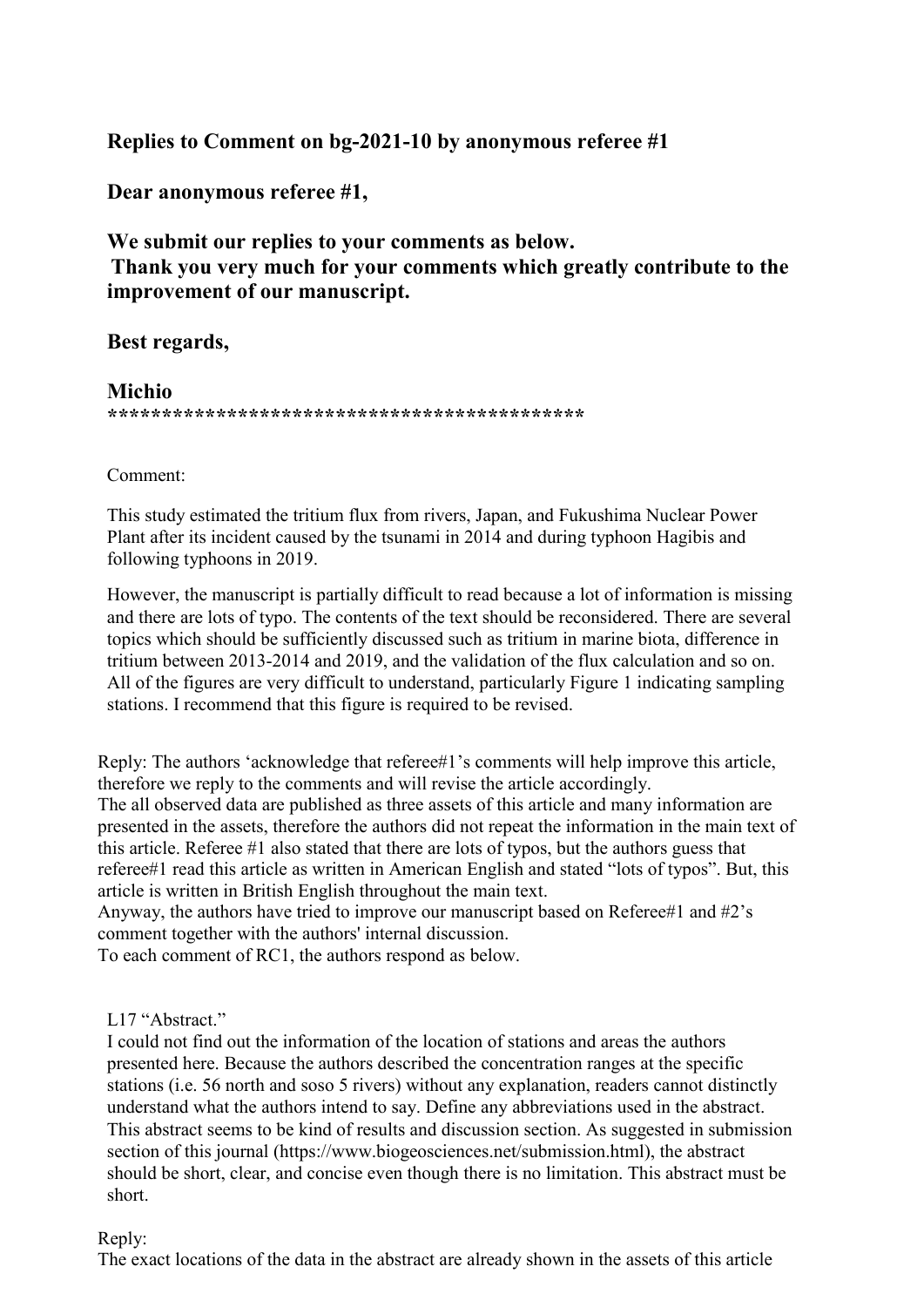published as 10.34355/CRiED.U.TSUKUBA.00033, 10.34355/CRiED.U.TSUKUBA.00034 and 10.34355/CRiED.U.TSUKUBA.00035 and also most of the locations are in the current figure 1, too. The authors already prepare the revised figure 1 as appeared in this reply.

The abstract itself will be revised as below as requested by referee#1 and we also present our reply to each comment separately.

#### **Abstract:**

Tritium activity concentrations are reported in the coastal area close to the damaged Fukushima Daiichi nuclear power plant (FNPP1) as well as in estuaries and ports over the period 2014-2018. At distance around 15km from the coast, tritium activity concentrations get close to the levels which characterize open waters and which correspond to background levels (50-70Bq m-3). Within this coastal area levels ranged from 90 to 175Bq m-3 and seem to be mainly under the influence of riverine inputs. Indeed, the concentration of 3H activities in rivers were of the order of 500-600 Bq m<sup>-3</sup> which are values conventionally encountered at these latitudes and which do not allow to conclude as to a strong impact of the FNPP1 accident although levels in the canal discharge of reactors 5 and 6 north of the site clearly show higher tritium activities (up to 4300 Bq m-3). The contributions from various sources to the  ${}^{3}H$  flux to the coastal ocean were tentatively assessed. The largest 3H flux was the open-water inflow from the north of the FNPP1 site with 52 GBq day-1 due to the large amount of seawater involved, while 9 rivers located north and south of FNPP1, together accounted for fluxes of  $0.3$  to 5 GBq day<sup>-1</sup>. The FNPP1 port contributed between 1.9-4.5 GBq day<sup>-1</sup> while these fluxes reached up to 28-86 GBq day<sup>-1</sup> considering data in the discharge channel of the reactors 5-6 North of the FNPP1 site.

L17-18 "SoSo 5 rivers cruise in 2014"

What rivers did the authors indicate. Readers never know where those rivers are located. Reply: "SoSo-5rivers-cruise" means an observation campaign conducted in 2014 at Mano, Niida Odaka, Ota, and Ukedo rivers, and in this study the observed results of tritium activity concentration at four rivers among SoSo-5rivers-cruise except Ota river are used and also shown in 10.34355/CRiED.U.TSUKUBA.00033 with activity concentration data.

## L18 "Tomioka port"

Reply: As indicated in current Fig.1, Tomioka port is located south of FNPP1 as shown "Tomioka". Now more clear in the revised figure 1.

#### L19 "Fukushima coast"

What coast is indicated? The Fukushima coast is composed by meridionally oriented coastline that is over 100 km long.

Reply: as shown in the asset 10.34355/CRiED.U.TSUKUBA.00033, 90 Bq m-3 to 175 Bq m-3 are the data at Tomioka port, Mano 1 surface, Niida 1 surface, Odaka 1 surface and Ukedo 1 surface. These stations are located within 1km of the coast and are shown in figure 1. The exact locations by latitude and longitude are also in the asset 10.34355/CRiED.U.TSUKUBA.00033.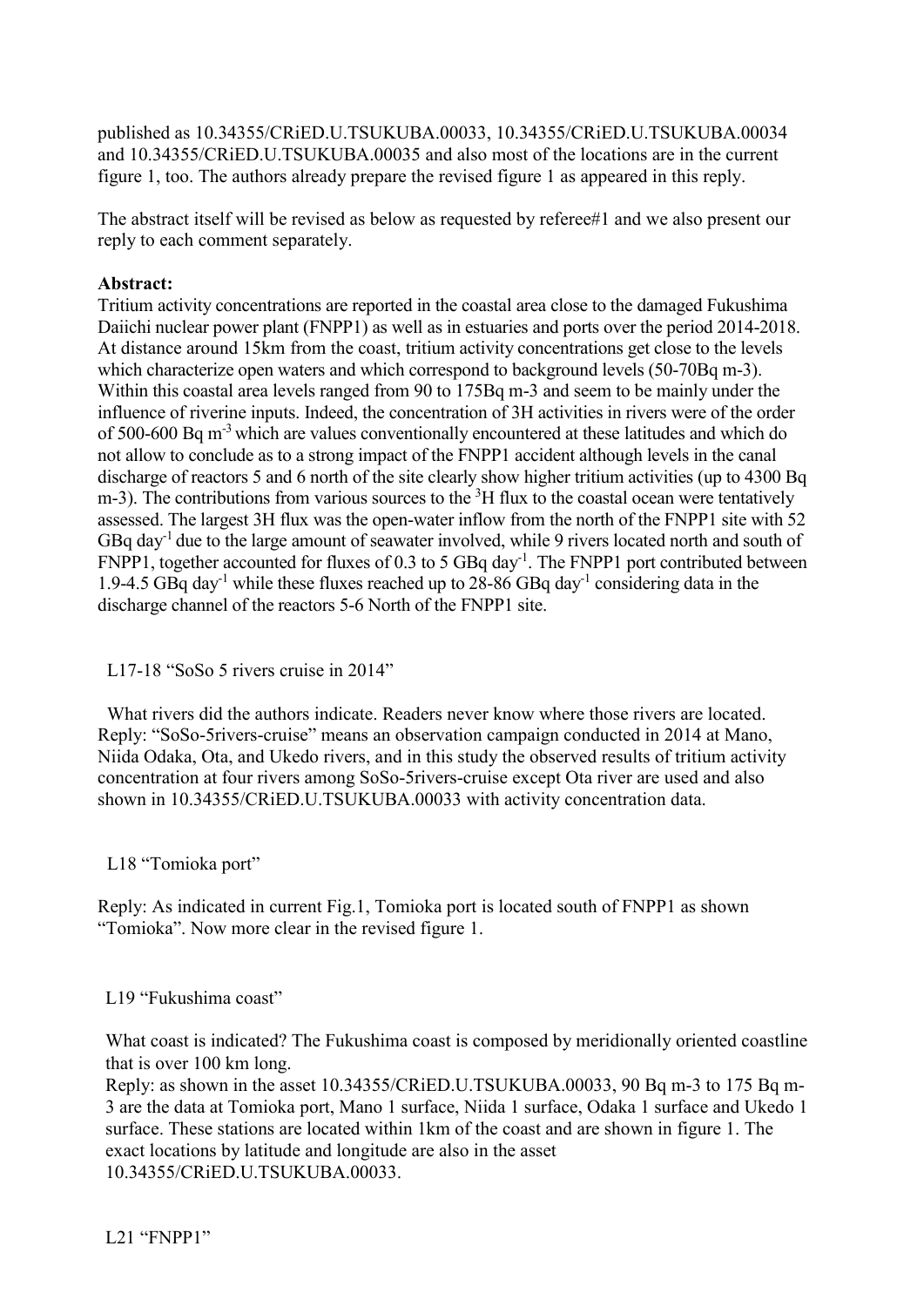Please specify this abbreviation. Reply: Fukushima Daiichi Nuclear Power Plant = FNPP1

L21 "around 200-500 Bq m<sup>-3</sup>"

This phrase seems to be redundant. " are in the range of 200-500"? Reply: Yes, " are in the range of 200-500" is correct. " are in the range of 214+-11 Bq m-3 to 484+-17 Bq m-3" is a more correct statement based on data in the asset 10.34355/CRiED.U.TSUKUBA.00035.

L21-22 "slightly lower than"

Is that statistically appropriate?

Reply: as shown in the asset 10.34355/CRiED.U.TSUKUBA.00035, we show four data in the rivers in 2014 as 590, 650, 550 and 680 Bq m-3 while in the estuary we show also four data as  $387 + -13$ ,  $459 + -15$ ,  $484 + -17$  and  $214 + -11$  Bq m-3 in 2014. One-side t-test gave us that  $p= 0.09$ , therefore 3H activity concentration at the estuary is lower than those in river water at 91 % confidence level. So we stated slightly lower.

L24 "56N of the FNPP1"

This station is same as 56 north canal? Please specify.

I think that indicating concentration range is important because tritium flux from this area could affect tritium level in the surrounding "seawater", and is prevailing the riverine discharge.

Reply: "56N of the FNPP1" is the same place as 56 north canal, then we will use same words to 56 north canal in the revised main text.

L25 "both north and south of the FNPP1 site"

What areas did the authors indicate?

Reply: The area stated here is shown in current figure 3. The latitude range is from 37.3 N to 37.7 N with data at Hasaki at 35.84N.

L25-26 "in river waters."

What rivers did the authors indicate? SoSo 5rivers? Reply: The 3H activity concentration data are shown in asset 10.34355/CRiED.U.TSUKUBA.00035 and the rivers are the Ukedo and Tomioka rivers.

L26-27 "at the stations located both north and south of the FNPP1 site"

Are those stations are different from above surrounding waters both north and south of the FNPP1? Please define the difference.

Reply: No, the authors stated the same data shown in figure 3.

L34-35 "The open-water  ${}^{3}H$  activity concentration contribution to coastal waters"

Does the phrase "open water activity concentration" refer to the activity concentration of tritium at cesium-137 = 0 on the x-axis? It seems difficult to understand from the abstract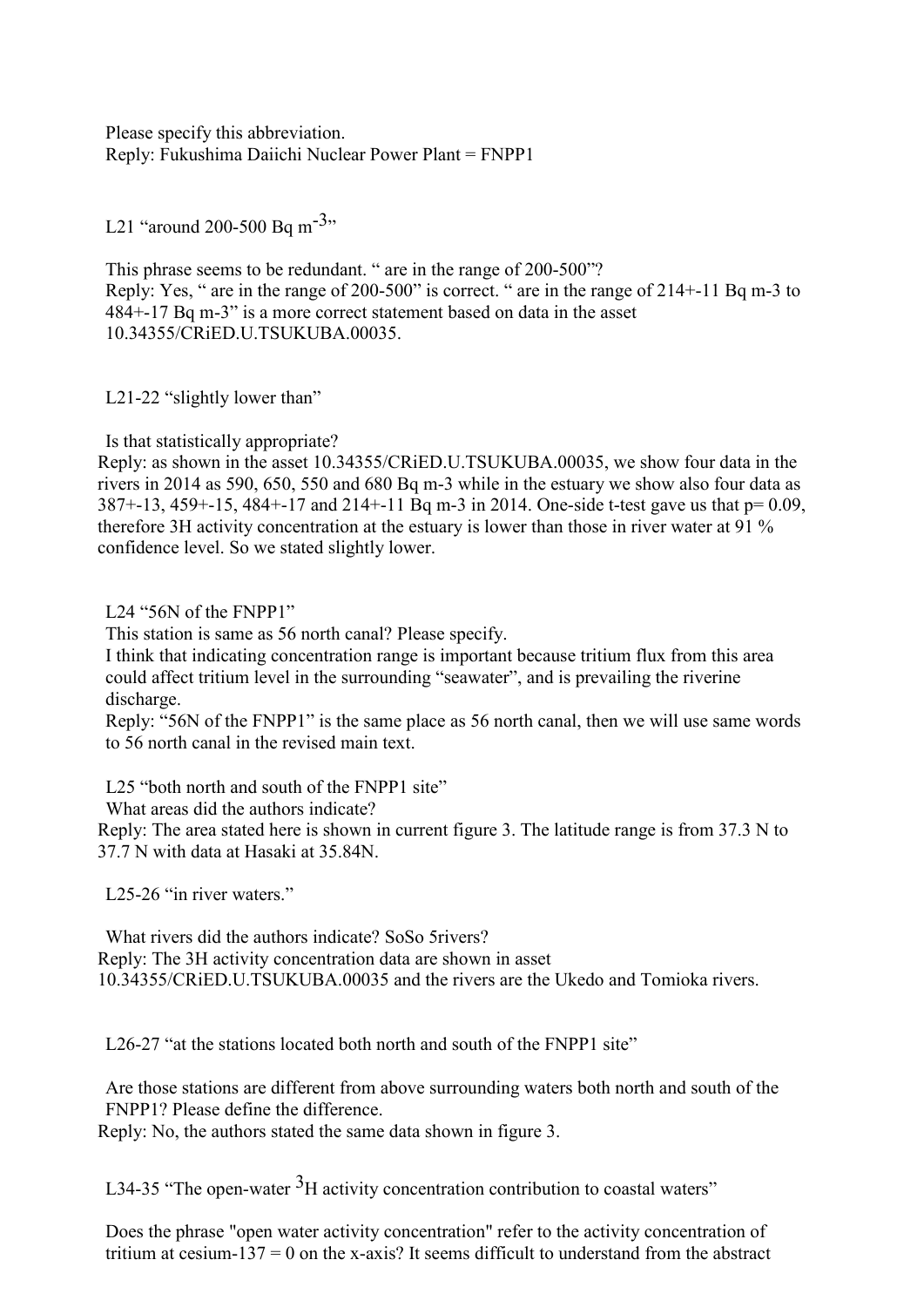alone, while the authors indicate intercepts by standardized major axis regressions. Reply: No. In the open water, 137Cs originated from the atmospheric weapons tests and the level is around 1.5 Bq m-3. This sentence will be rewritten appropriately.

L37-39 "The  $3H$  and  $137Cs$  fluxes to the coastal region of Fukushima based on the openwater movement, freshwater flux from the rivers based on their respective catchment, and mean monthly precipitation were estimated."

From this concept, it is difficult to follow how to calculate the fluxes. In addition, there are no data on Cs-137 fluxes in this abstract.

Reply: Ok. This sentence will be rewritten appropriately.

L44-45 "which is one order of magnitude larger than those estimated using  $3H$  activity concentration in the FNPP1 port."

Is this tritium flux at the FNPP1 port same as, "1.9-4.5 GBq day-1  $3$ H flux at  $3$ H using the  $3H$  activity concentration at the port"? Or is it Tomioka Port? Readers can be confused because one station has several different station names. The abstract also seems to have two different ports, so when the authors indicate a port, as " the port", the reader may not understand which port is referred to.

Reply: OK. This sentence will be rewritten appropriately.

L47-51 "The <sup>3</sup>H activity concentration of TFWT in the fish filets collected close to the FNPP1 site ranged from  $97 \pm 11$  Bq m<sup>-3</sup> to  $144 \pm 11$  Bq m<sup>-3</sup>, which were similar to the <sup>3</sup>H activity concentrations in the surrounding seawater, in agreement with the knowledge that the bioconcentration factor of  ${}^{5}H$  is approximately 1. In contrast, higher values were found in TOBT, which can be linked to life- history traits."

Discussion on the activity in fish has not conducted. I recommend that the authors delete it. Reply: OK, we delete this.

L52 "1 Introduction"

The explanation concerning tritium in the environment is too long and is going out of focus on the local area of this study.

Reply: It is important to present the global tritium situation in order to understand tritium on a local scale. But the authors will shorten the introduction as you pointed out.

L103-107 "Momoshima et al. (Momoshima et al., 1987) measured the  $3H$  activity concentration in various environmental materials around a typical nuclear power station, the Genkai Nuclear power plant, in Japan in 1983 and 1984. They found that the elevated  ${}^{3}H$ activity concentration was observed on one occasion in pine needles and surface soil after noting a high  ${}^{3}H$  activity concentration of 220–10000 Bq m<sup>-3</sup> in the seawater."

Again, this study focuses on the fluxes from rivers and port of the FNPP1, but the relationship between tritium level in seawater and that in marine organisms is not sufficiently discussed.

Reply: These statements links to Figure 8 in which the authors showed 3H activity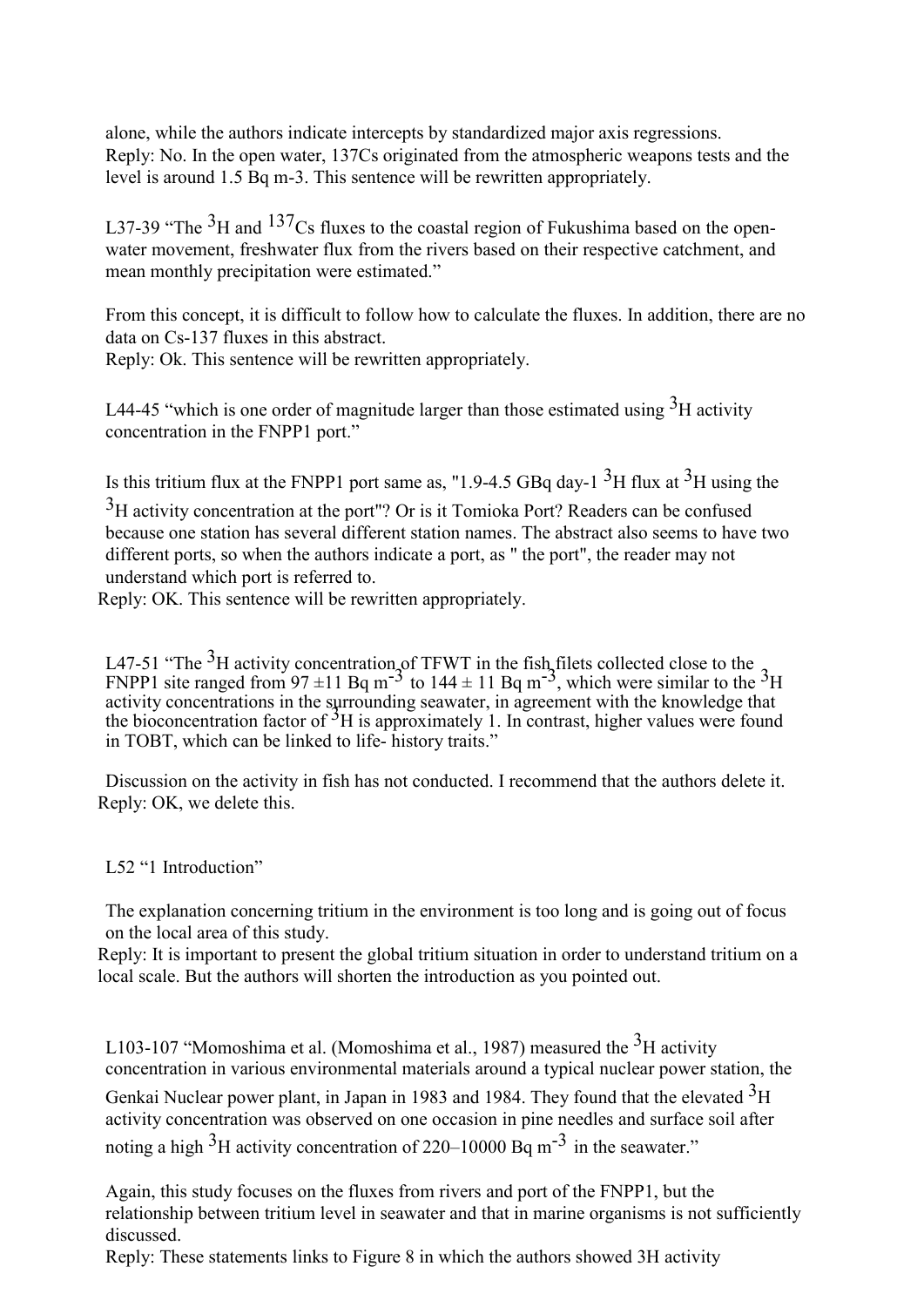concentration close to nuclear power plant since 1979. We will delete these sentences because we will deleted Figure 8 and related sentences in the revised text.

L107-111 "However, no incidental increase in  ${}^{3}H$  levels was observed in atmospheric water vapour, hydrogen, and methane. Masson et al. (Masson et al., 2005) presented free-water  ${}^{3}H$ and organically bound  $<sup>3</sup>H$  levels in the French coastal marine environment, from Concarneau</sup> to Gravelines, along with the  $3H$  levels in the seawater. The matrices selected for their specific survey included seawater, seaweed, molluscs, crustaceans, and"

The same comment as above mentioned. Reply: Ok, we will delete several of these sentences.

L120-121 "In this paper, we present results of the  $3H$  activity concentration observed during the SoSo 5 rivers cruise and at the Tomioka port and Hasaki and discuss"

From the explanation given above by the authors, I do not think that the readers can relate the objectives of this study.

Reply: OK. The authors will explain more about the objectives of this study as shown below. In this paper, we present results of the  ${}^{3}H$  activity concentration observed during the SoSo 5 rivers cruise and at the Tomioka port and Hasaki, a pier of the Hasaki Oceanographical Research Station of the Port and Airport Research Institute, and discuss the behaviour of <sup>3</sup>H in the coastal region of Fukushima. An assessment of various contributions to both  ${}^{3}H$  and 137Cs fluxes into the coastal area close to the FNPP1 site was carried out taking into account i) riverine flux of these radionuclides based on precipitation amount on the catchments of several rivers, ii) fluxes estimation using from the FNPP1 site by previously reported method (Kanda 2012, Tsumune et al., 2012, 2013, 2020) and iii) fluxes from open water towards based on the speed of the coastal current and the activity concentrations characterizing these open water. All of these results are discussed together with 3H activity concentrations in river and open sea waters already published.

L120-121 "SoSo 5 rivers cruise and at the Tomioka port and Hasaki and discuss the behaviour of  ${}^{3}H$  in the coastal region of Fukushima."

Please specify. From figure 1, it is hard to find out where stations are. The authors should modify the station map of figure 1.

Reply: OK. The authors prepare a revised figure 1 as shown below. This figure will be further improved when the authors submit the revised manuscript.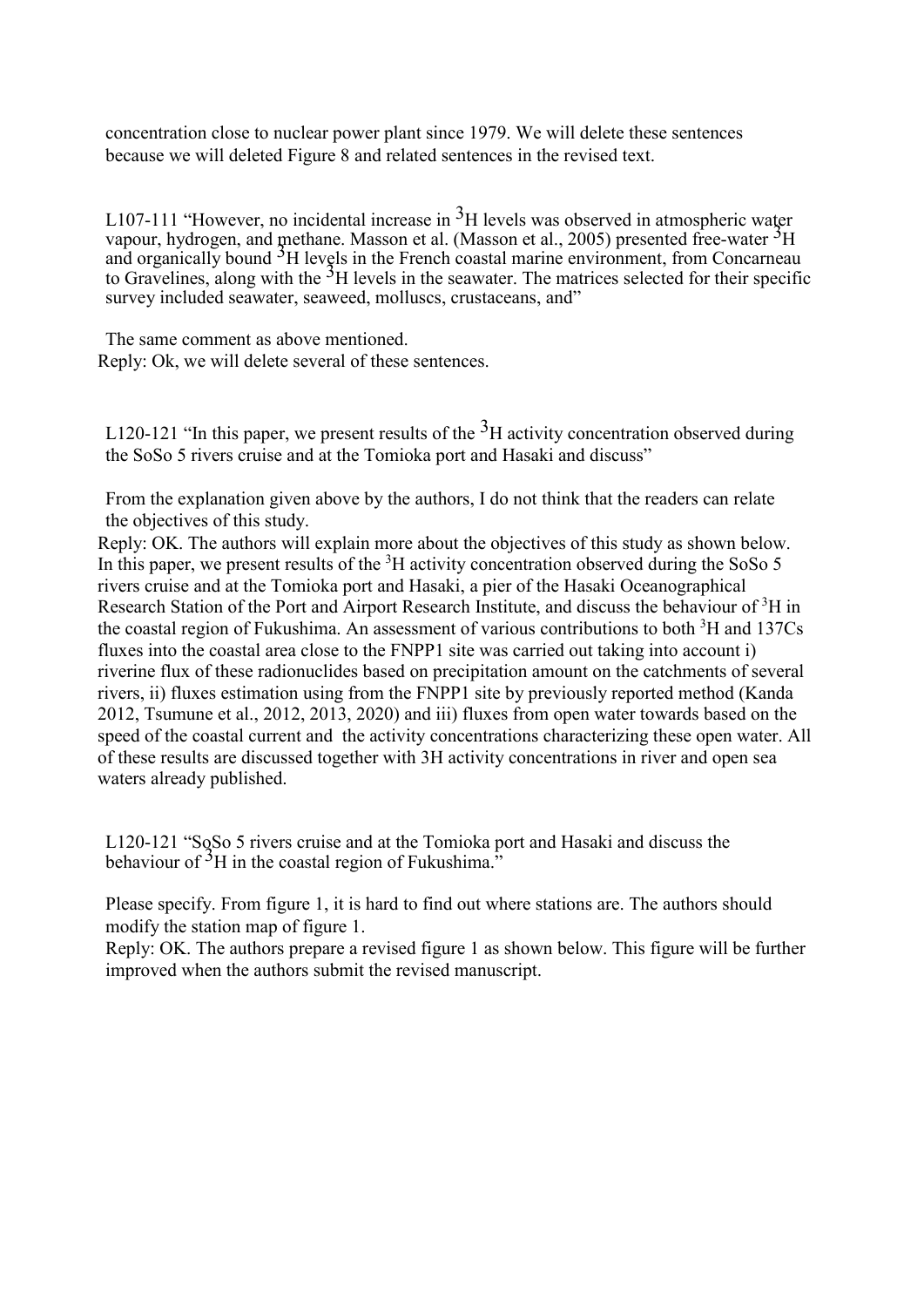

L122-124 "We also present results on the  $3<sup>H</sup>$  contents found in the fish filet collected close to the FNPP1 site. These results are also discussed using the already published  ${}^{5}H$  activity concentrations of river and open-ocean waters."

As commented in the abstract, there is no discussion of tritium levels in marine biota. I think that the authors have only discussed tritium flux from rivers and FNPP1, and made comparison of the flux from between river and the area in the proximity to the FNPP1. The authors should revise the objectives.

Reply: The authors will add discussions on 3H activity in fish and keep this issue as one of the objectives of the paper.

L177-179 "In 2014–2015, the <sup>3</sup>H activity concentrations at coastal stations of Mano-1, Niida-1, Odaka-1, Uedo-1, and Tomioka port ranged from  $90 Bq m<sup>-3</sup>$  to 175 Bq m<sup>-3</sup>, while the  ${}^{3}$ H activity concentrations at Niida-5, Odaka-5, and Uedo-5 stations,"

It is difficult to understand where stations are located from Fig.1 Reply: OK. The authors prepared a revised figure 1 as shown above.

L179 " $11-15$ "

This range was 12-16 km in the abstract. Which is correct?

Reply: the range stated in the abstract is from the coastline and 11-15 km and in line 179 is from the first coastal stations of which distance from the coastline is around 1 km. Therefore both are correct. The authors will re-write to avoid confusion of the readers.

L186-187 "Therefore, the  ${}^{3}H$  activity concentration at 56N of the FNPP1 site was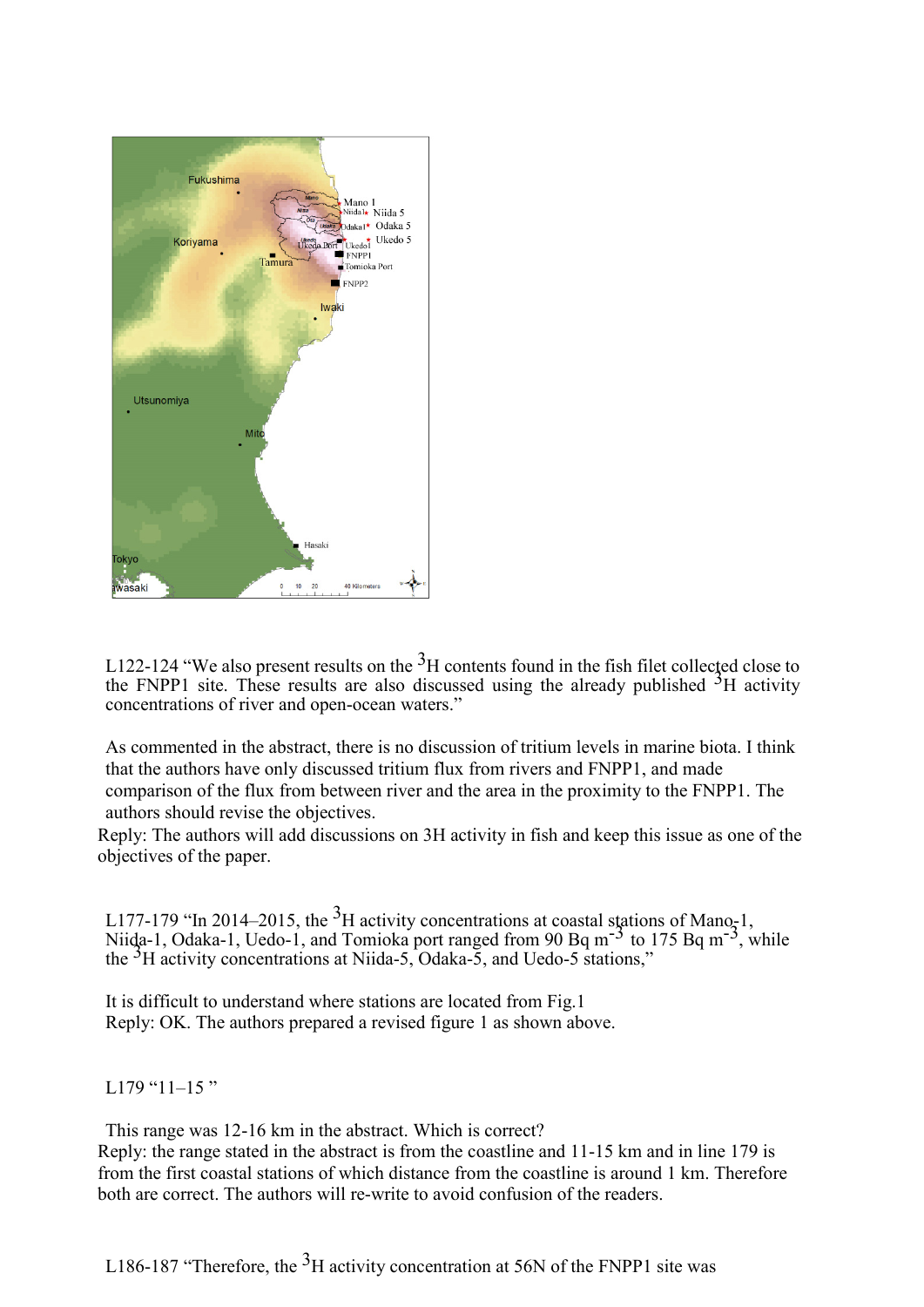significantly high compared to that in the surrounding waters both north and south of the FNPP1 site, as shown in Figure 2."

The comparison between data of 56N site with DL of <1600 Bq/m3 and that in other areas with DL of  $\leq 100$  Bq/m3? is not appropriate because the mean value and concentration range can be different among 56N and other stations if DL is different between them.

Reply: We did not compare the mean values of two measurement groups, 56N and other areas, because we cannot calculate the exact mean values. But we know the total number of measurements as well as the numbers of data which were below the DL of <1600 Bq m-3 at 56N. As shown in Figure 2, it is clear that about half of the 3H activity data at 56N are higher than the 3H data obtained in other areas. Actually, at 56N there are 22 data with only 6 above DL and there are 84 data in other areas which were all above DL. Then, I put zero to the data below DL at 56N and did one side *t*-test. The *t*-test result shows that 3H activity concentration at 56N is higher than that in the other areas at a 98 % confidence level. A mean at 56N was 805+-1410 Bq m-3 (n=22) and that at the other areas was  $147+184$  Bq m-3(n=84). So, it is safe to say that "Therefore, the 3H activity concentration at 56N of the FNPP1 site was significantly higher compared to that in the surrounding waters both north and south of the FNPP1 site, as shown in Figure 2."

L194-203  $^{3}$ H activity..."

The explanation on the activity concentration of tritium in fishes is only here. The authors should delete all the sentences related to this topic since it is difficult to relate the level of tritium in fishes to the main body of this study from only this information and less discussion. Reply: Ok, we delete all the sentences related to this topic.

L206-207 "Fukushima Dai-ichi Nuclear Power, hereafter FNPP1, " This specification should be done in the Introduction section. Reply: Yes, it is.

L208 "FNPP2"

FNPP2? Please specify. This is not plotted on Fig 1. Reply: FNPP2 is Fukushima Dai-ni Nuclear Power Plant. The authors added the location of FNPP2 in the revised figure 1.

## L210-211 "in general"

What is "general" for? The difference can't be observed from Figure 4 since the both two shapes of plots are almost same from this resolution of Fig. 4. And sampling dates are different between river and port stations. Change of water/weather conditions due to different sampling date should have affected the tritium and Cs concentration in two sampling stations. Furthermore, the authors should check the difference in activity concentrations using statistical analysis.

Reply:

We performed a t-test on one side for three combinations as shown below which confirmed that our statements in the article are correct.

In 2013-2014, the average of the 3H activity concentrations observed in the Ukedo and Tomioka rivers (762 Bq m-3;  $n = 8$ ) was higher than that observed at the ports of Ukedo and FNPP2 (534 Bq m -3;  $n = 16$ ) at a confidence level of 99%.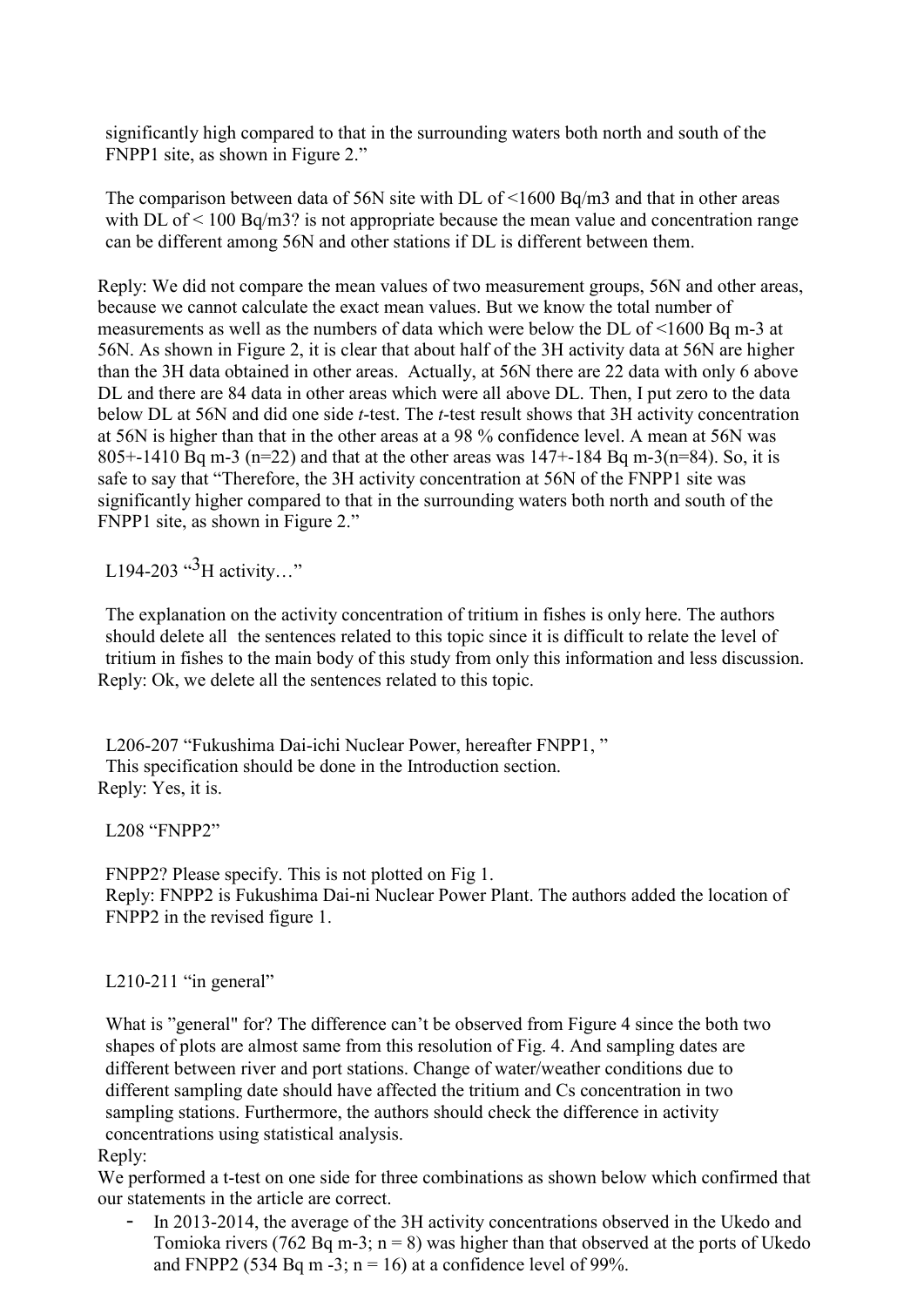- At the Ukedo and FNPP2 ports, the average of the 3H activity concentrations was higher in 2013 and 2014 (534 Bq m-3; n = 16) compared to 2018-2019 (average of 426 Bq m-3;  $n = 37$ ) at a confidence level of 99%.
- In 2018-2019, the averages of the 3H activity concentrations in the Ukedo and Tomioka rivers (429 Bq m-3; n = 8) and at the Ukedo and FNPP2 ports (426 Bq m-3; n = 37) do not show a significant difference according to the t-test on one side with  $p = 0.48$

L239-241 "This estimate ( $0.05 \pm 0.03$  PBq) is slightly lower than that obtained by Povinec et al. (2013) using the same method ( $0.3 \pm 0.2$  PBq) for the samples collected in June 2011 from the south of the FNPP1 site during the KOK cruises (Buesseler et al., 2012)."

I do not think that 0.05 PBq is slightly lower than 0.3 PBq. The explanation of the difference is necessary.

Reply: Although one of the authors, M. Aoyama, is one of the authors of the article by Povinec et al., 2013, but not the author of the article by Takahata et al., 2018. Therefore we do not have a responsibility to explain the difference in the results from the two articles. The appropriate statement is "This estimate ( $0.05 \pm 0.03$  PBq) is lower than that obtained by Povinec et al. (2013) using the same method ( $0.3 \pm 0.2$  PBq) applied on the samples collected in June 2011 south of the FNPP1 site during the KOK cruise (Buesseler et al., 2012)." And we can add some lines as below.

Povinec et al. used 3H/137Cs activity ratio and estimated 137Cs released amount from both direct discharge and atmospheric deposition for a wide area from the samples collected in June 2011 south of the FNPP1 site during the KOK cruise (Buesseler et al., 2012), while Takahata et al., used 3H/137Cs activity ratio observed very close to FNPP1 site and the direct discharge amount of 3.5 +-0.07 PBq estimated by Tsumune et al., 2012. So the estimated amunt of tritium release from FNPP1 site depend both 3H/137Cs activity ratio and estimated amount of 137Cs..

L250-254 "During…. 10 during the period from 2013 to 2016 (Figure are not shown)."

A figure showing the decline of the ratio with time is necessary. A detailed explanation of the reason is highly required because there could be process causing fraction between Cs and tritium during the water movement, other than the decontamination effort of TEPCO. Salinity change could also affect the ratio, however there were no description concerning the change in the ratio along the salinity gradient.

Reply: Ok, both 3H/137Cs activity ratio and their respective activities during the period 2012 -2016 are showed in figures below. 3H/137Cs activity ratio increase over time as mentioned in our text and not decline, while activity concentrations of 3H and 137Cs at 56N, shows a different decreasing trend.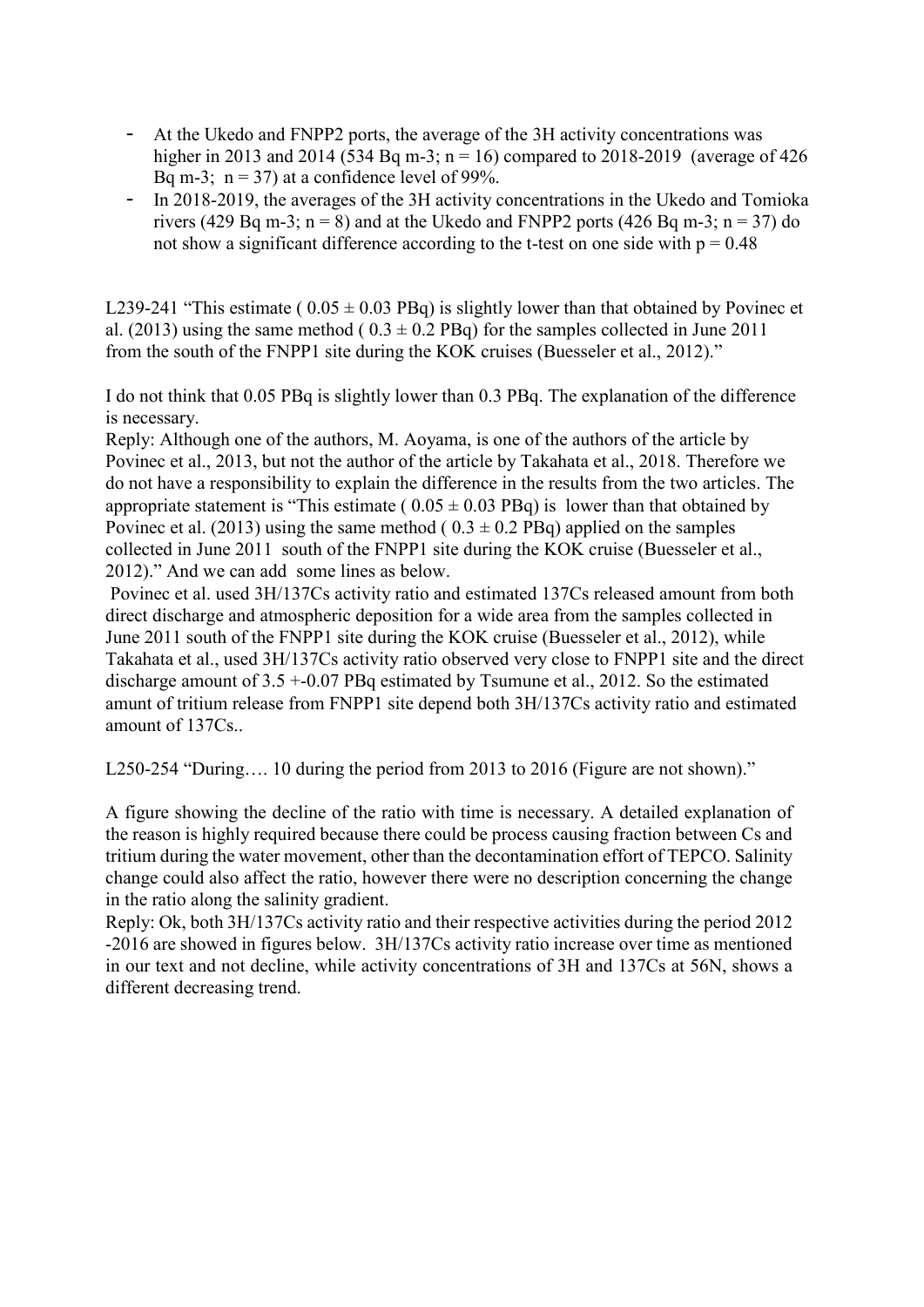

In the current text, we stated "During the period from 2013 to 2016 at 56N of FNPP1, the 137Cs activity concentration decreased around two orders of magnitude lower due to decontamination effort of TEPCO while the 3H activity concentration decreased gradually, then the 3H/137Cs activity ratio tended to increase from 1 to 10 during the period from 2013 to 2016 (Figure are not shown). " Only we need to do here is to revise from "two orders" to "one order". We keep the other part of the sentence because it is the correct description of the trend of the two radionuclides. Since the observation at 56N was carried out very close to the source, we can assume that the observed trend was little affected by the water movement but mostly represents the change in the characteristics of the source. If the observation was done after some movement, salinity may affect the ratio as referre 1 pointed out, but this is not the case here.

So, in the revised main text, this part will be as below;

Between 2013 and 2016 at 56N of FNPP1, the 137Cs activity concentration decreased by about one order of magnitude due to decontamination effort of TEPCO while the 3H activity concentration decreased only gradually, leading to an increase of the 3H/137Cs activity ratio from 1 to 10 (Figure are not shown).

L254-256 "This fact may consistent with lower the  ${}^{3}$ H/ ${}^{137}$ Cs activity ratio observed in stagnant water (Nishihara et al., 2012) and in coastal waters close to FNPP1 (Povinec et al., 2013, Takahata et al., 2019)."

I think this sentence is grammatically wrong. Reply: One key number about  ${}^{3}H/{}^{137}Cs$  activity ratio just after the accident was 0.012+-0.007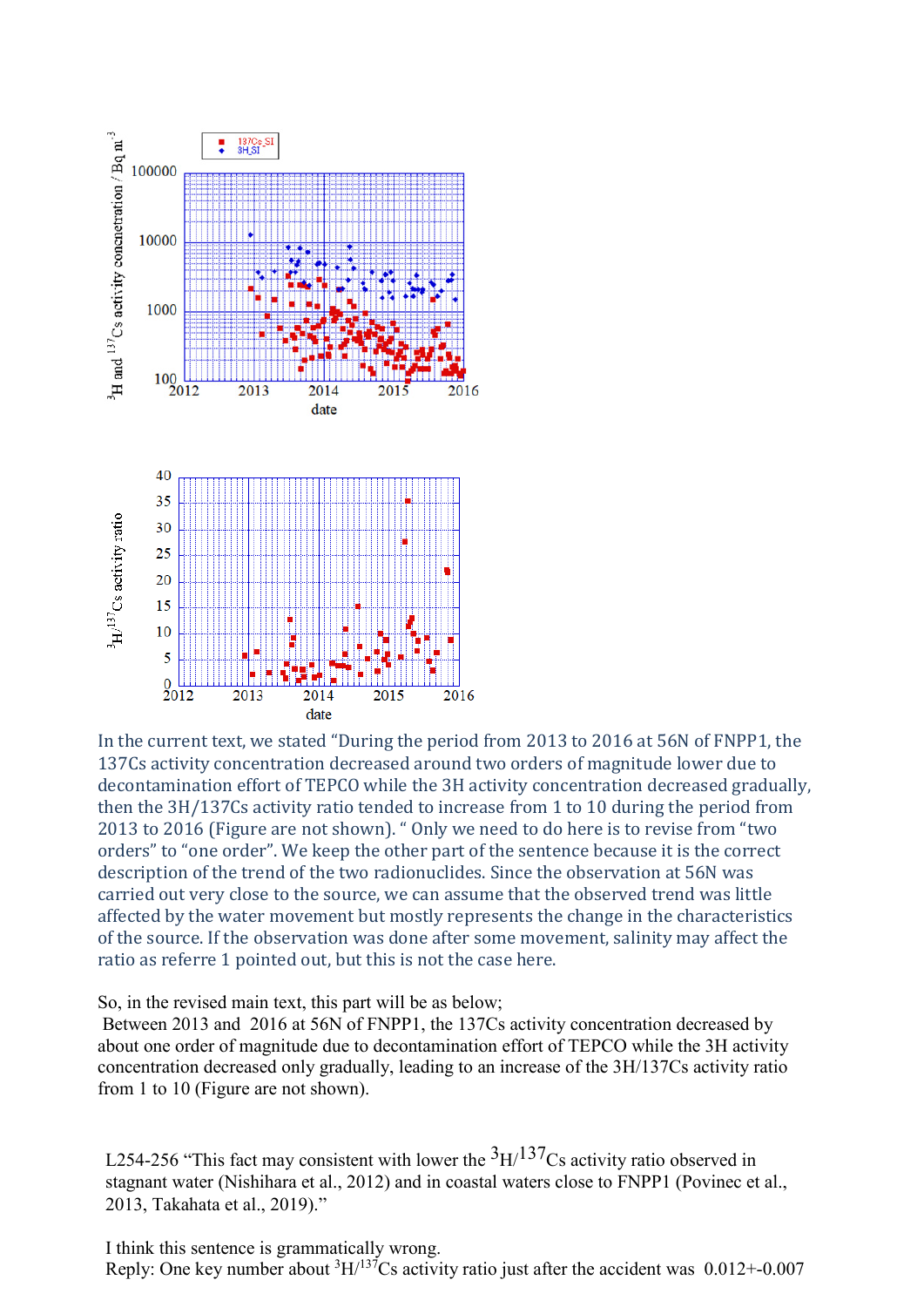for the seawater collected around 30km from FNPP1 in May 2011 by Takahata et al., 2018 and around 0.01 in the stagnant water collected in March and April 2011 by Nishihara et al., 2012 and 2015. Povinec et al., 2013 also reported that  ${}^{3}H$  activity concentration ranged from 50 to 150 Bq m-3 at KOK cruise area (Buesseler et a., 2012) while 137Cs activity concentration was  $10 - 3000$  Bq m-3 indicating 3H/137Cs activity ratio was less 1 when subtracting background activity of 3H as around 50 Bq m-3.

Therefore, we revised this sentence to clarify the meaning and correct the grammar as below. "This low 3H/137Cs activity ratio observed in 2012 by TEPCO is consistent with low 3H/137Cs activity ratio reported in stagnant water as around 0.01 (Nishihara et al., 2012 and 2015) and in coastal waters close to FNPP1 as 0.012+-0.007 in May 2011 ( Takahata et al., 2019)."

L258 "Matsumoto et al. (Matsumoto et al., 2013)" Is that correct reference style? Please check. Reply: Ok. We will correct if we keep this reference in the revised text though we may delete this.

L260-261 "Tsukuba, Kashiwa, and Hongo"

Indicating location and values on figure would be easy to understand for readers. Reply: To simplify the discussion about 3H activity concentration in the precipitation, the authors decided to delete lines 258-274.

L266 "Tamura-shi"

Same as above comment Reply: We put a mark at Tamura-shi in the revised figure 1.

L268 "Niigata city"

Same as above comment

Reply: To simplify the discussion about 3H activity concentration in the precipitation, the authors decided to delete line258-274 in section 4.2 as below.

## **4.2 3H activity concentrations changes in river water**

The Fukushima Prefecture government also monitors the  ${}^{3}H$  activity concentration in many rivers in Fukushima [\(https://www.pref.fukushima.lg.jp/site/portal/ps-kasensui-tritium](https://www.pref.fukushima.lg.jp/site/portal/ps-kasensui-tritium-kako.html)[kako.html](https://www.pref.fukushima.lg.jp/site/portal/ps-kasensui-tritium-kako.html) accessed on 20 October 2020 in Japanese only). In 2013–2014, the <sup>3</sup>H activity concentrations at Ukedo and Tomioka rivers ranged from 550 Bq m<sup>-3</sup> to 1100 Bq m<sup>-3</sup>, which were slightly higher than that in precipitations observed at Tamura-city (Tagomori et al., 2015, [https://keea.or.jp/pdf/knakyokanri/44/vol\\_44\\_08.pdf,](https://keea.or.jp/pdf/knakyokanri/44/vol_44_08.pdf) accessed on 9 October 2020). Therefore, underground water, of which the  $3H$  activity concentration might have been affected by the atmospheric release of <sup>3</sup>H from the FNPP1 site at the time of accident, might impact the increase in the  ${}^{3}$ H activity concentration in river water observed in 2013–2014. The  ${}^{3}$ H activity concentrations in these two rivers decreased gradually to approximately <330-510 Bq m<sup>-3</sup> in 2019, which indicates that the  ${}^{3}$ H activity concentration in underground water might also have decreased to a pre-accident <sup>3</sup>H level without any further effect from the FNPP1 accident.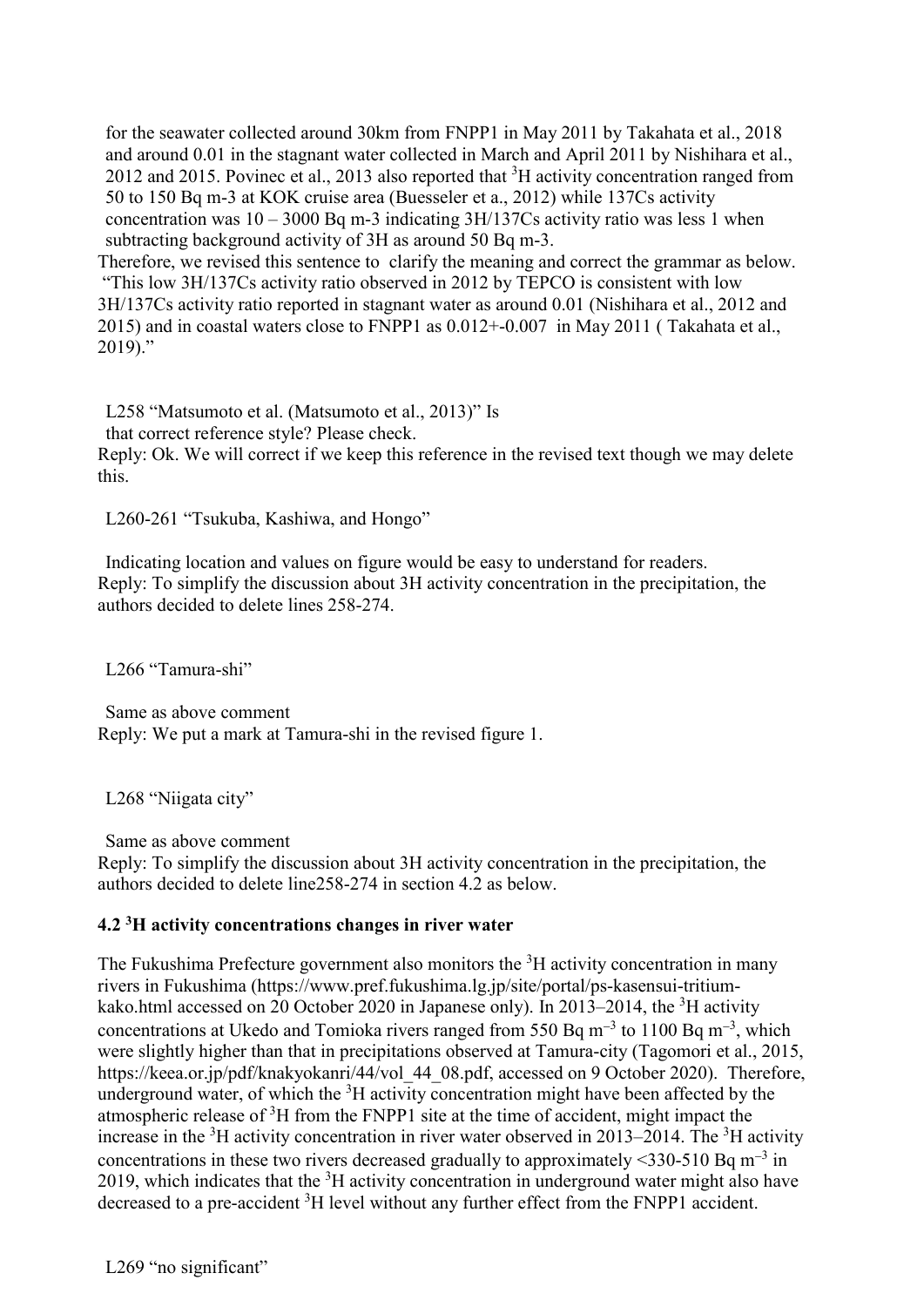Did the authors check statistically?

L273-274 "by  $3H$  levels around 70 Bq m-3 as indicated previously." Was the level consist with the observed values during the typhoon period? Reply:3H activity concentration in precipitation during the typhoon period is very low and reached 90+-10 Bq m-3 (Yamada et al., 2015, Radioisotopes). But this part will be deleted in the revised article.

## L277 " $< 650"$

550 is minimum value from Aoyama et al., 2021c. Why did the authors describe like <650? All readers wrongly recognize that DL is about 650.

Reply: Just a typo. "In 2013–2014, the 3H activity concentrations at the Ukedo and Tomioka rivers ranged from 550 Bq m−3 to 1100 Bq m−3 (Aoyama et al., 2021c)," is a correct statement.

L277 "(Aoyama et al., 2020c), "

This is not listed in Ref. Reply: This is Aoyama et al., 2021c and in the reference list.

L277 "which were slightly higher than"

The authors should carry out statistical analysis. Reply: as we stated previously, the one-side t-test gave us that  $p= 0.09$ , therefore 3H activity concentrations in river water is higher than those at the estuary at 91 % confidence level. Therefore, we think that slightly higher should be appropriate.

L277-278 "that in precipitations"

Were those values obtained from the same area? The minimum concentration by Fukushima Pref was over 300 Bq/m3. Since the detection limit of the tritium analysis conducted by Fukushima Prefecture could be higher than that by Tagomori et al., it may be impossible to make an appropriate comparison.

Reply: No, we compare the 3H activity concentration in precipitations and river waters in 2014, and all values were above DL in 2014, allowing us to compare them.

L281-282 "approximately 300– 500"

 $\leq$ 330-510 is correct range.

Reply: Yes, <330-510 is the correct statement for the range. The authors will re-write this sentence.

L287 "Hokkaido, Gifu, and Okinawa

Same as other areas: Please indicate location.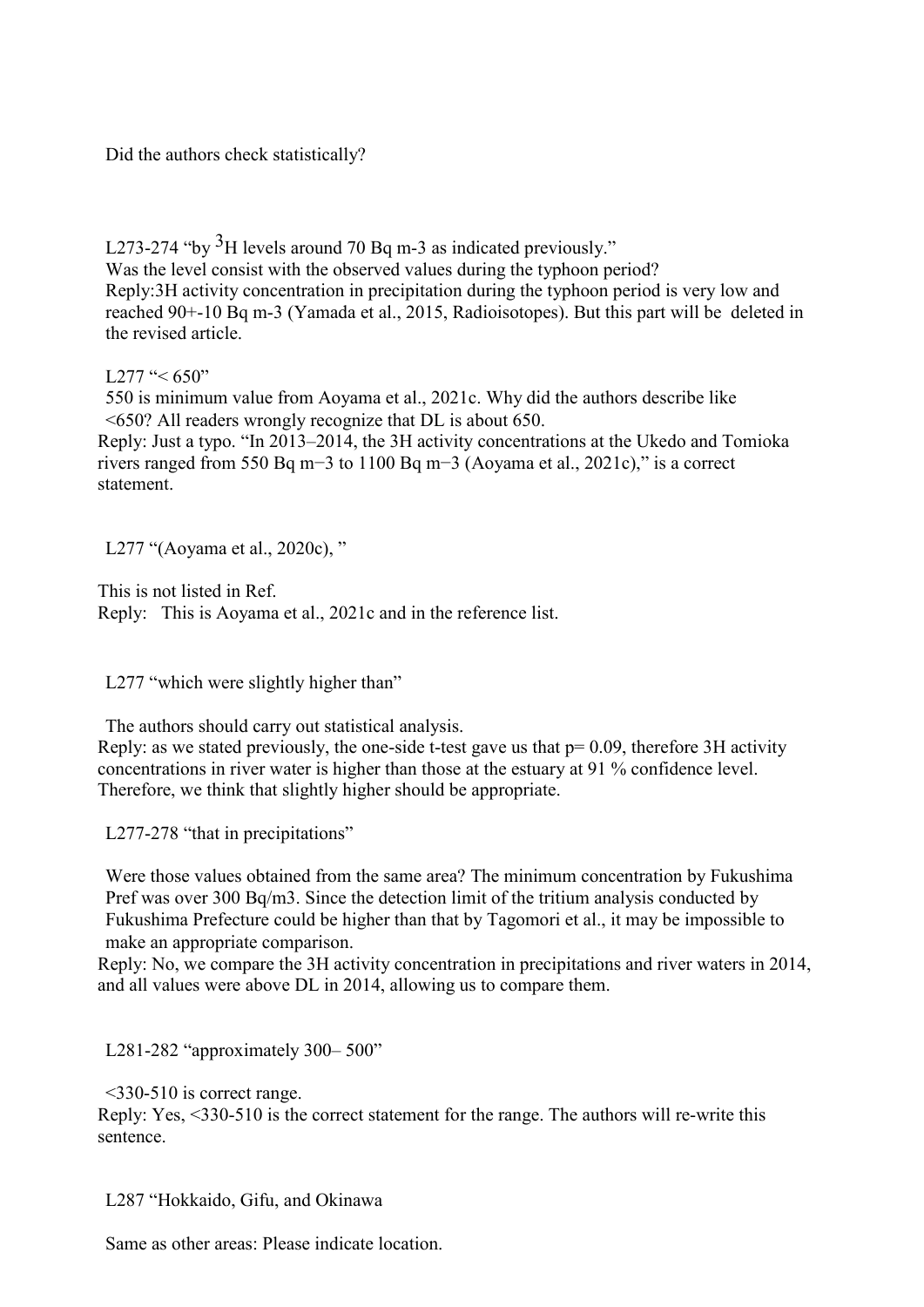I do not know where those are located. For example, from the map, Hokkaido is the name of a province whose area exceeds 80,000 km2. Tritium levels are dependent on sampling points, so information on sampling location may be necessary.

Reply: I deleted the sentences where we cite these data.

L290-293 "that the 3H .... decreased afterward."

The authors should conclude this trend from the statistical analysis. For example, was there significant difference in tritium between 2014 and 2018-2019? Reply: The average of the 3H activity concentrations in the Ukedo and Tomioka rivers were significantly higher in 2013 and 2014 (762 Bq m-3;  $n = 8$ ) compared to 2018 and 2019 (429 Bq m-3;  $n = 8$ ) with a 99% confidence level.

L297 "24 Bq"

It is too low. 240 Bq/m3? Reply: No, this value is correct.

L298 "Watanabe et al., 1991" This study is not cited in Ref Reply: Ok. We added this in the reference.

L306 "in Table 4"

Table 4 is not listed in this manuscript. Or estimated values from the intercept in Table 1? Reply: Just a typo. Table 1 is correct as you guess.

L311-313 "before the ...or 5–8 GBq day-1 from both FNPP1 and FNPP2." Please explain how the authors estimated the amount of the discharge. Reply: 2-3 TBq year-1 or 5–8 GBq day-1 from both FNPP1 and FNPP2 are reported value by TEPCO to the government in annual reports to the commission overseeing the operational status and environmental impact of nuclear power plants written in Japanese.

L313-316 "After the FNPP1 accident, $\cdots$  no difference was observed before the accident among the monitoring stations."

After the FNPP1 accident, relatively lower tritium values suddenly appeared on Fig. 8. I guess that analytical procedure during the year periods of 2011-2019 seemed to be different from before 2010. The authors should explain that. I could not find out where those values were observed. The authors should indicate sampling points.

Reply: The data in figure 8 represent a large set of data but cannot be adequately processed to meet an international journal standard due to information gaps. Therefore Fig8 and associated sentences in the main text lines 307-317 will be deleted.

L323 "0.05 m s<sup>-1</sup>"

How did the authors obtain this rate?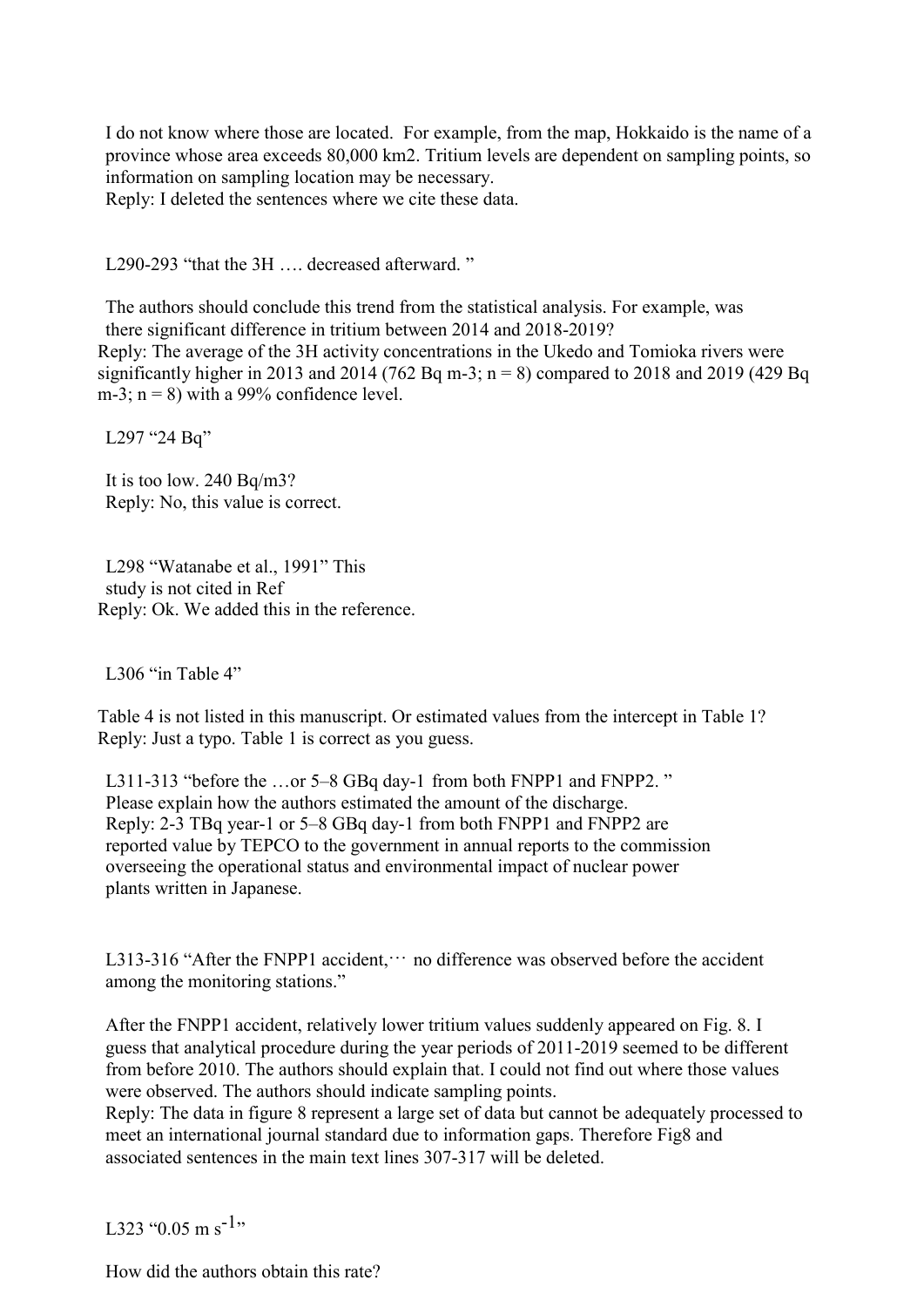Reply: One key issue around 56N of FNPP1 is there is strong coastal flow as indicated in Fig.2 in Tsumune et al., 2013 Biogeoscience. The net speed of V-component is -0.048 m s-1 as an average in 2014 so we took into account the value of 0.05 m s-1.for flux calculation in this study. This speed corresponds to 4 km day-1 movement to the south. Therefore, to maintain an order of magnitude higher 3H activity compared to surrounding waters at 5-6N of FNPP1, it was necessary to set up an order of magnitude higher flux from FNPP1.

L323-325 "freshwater flux from the rivers … along the Fukushima coast."

References concerning river discharge are necessary. Sakuma et al. (2019) in Table A2? If so, please indicate this on the manuscript. Please explain how to calculate the fluxes. From parameters on Table A2, it is hard to understand. Also, I could not find out how the authors obtained those parameters.

Reply: The river flow was calculated according to the area of the watershed (km2) x the amount of monthly precipitation (mm month-1) x the part of the flow to the ocean (assumed to be 0.6) as shown in the Supplementary Table 2. The watershed area (km2) of each river was quoted from Sakuma et al., 2019 as you mentioned. My estimate is a simple estimate compared to a reservoir model estimate by Sakuma et al., 2019, but the freshwater flow estimated by both methods showed good agreement.

L327-329 "We obtained the estimates for June 2014 and October 2014, and also with very heavy rains encountered in October.... are listed in Table 3"

Please describe more detailed explanation for the estimation of flux. Reply: OK, we will add more details for the estimation of flux.

L332 "(Kanda 2012)" This is not listed in references. Reply: Ok, we will add this in the reference list.

L333 "Monoageba" ? Reply: This is the name of the point in the FNPP1 port

L336-339 "In contrast, considering  $\ldots$  <sup>3</sup>H flux from the FNPP1 site was found to be 28 to 86 GBq day<sup>-1</sup> as shown in Table 3,"

Please describe more detailed explanation for the estimation of flux for readers. Reply: In Tsumune et al., 2020, there is an equation to estimate flux from the FNPP1 site based on the activity concentration at **56 discharge outlet and south discharge outlet** as  $F(t) =$ C(t) /5E-8. So, we can estimate the flux from the FNPP1 site based on the observed 3H activity concentration at **56 discharge outlet and south discharge outlet**.

L340-341 "One of the reasons … and the port of FNPP1."

I could not understand what the authors explain. Please explain more detail. I think this topic is the most important in this study.

Reply: Kanda's method seeks flux into the port. Cs-137 concentrations at 56 discharge outlet and south discharge outlet are always lower than the ones in the port. The dilution rates inside and outside the port are different. Therefore, the relationship between flux and in-port concentration is different from the relationship between flux and out-of-port concentration